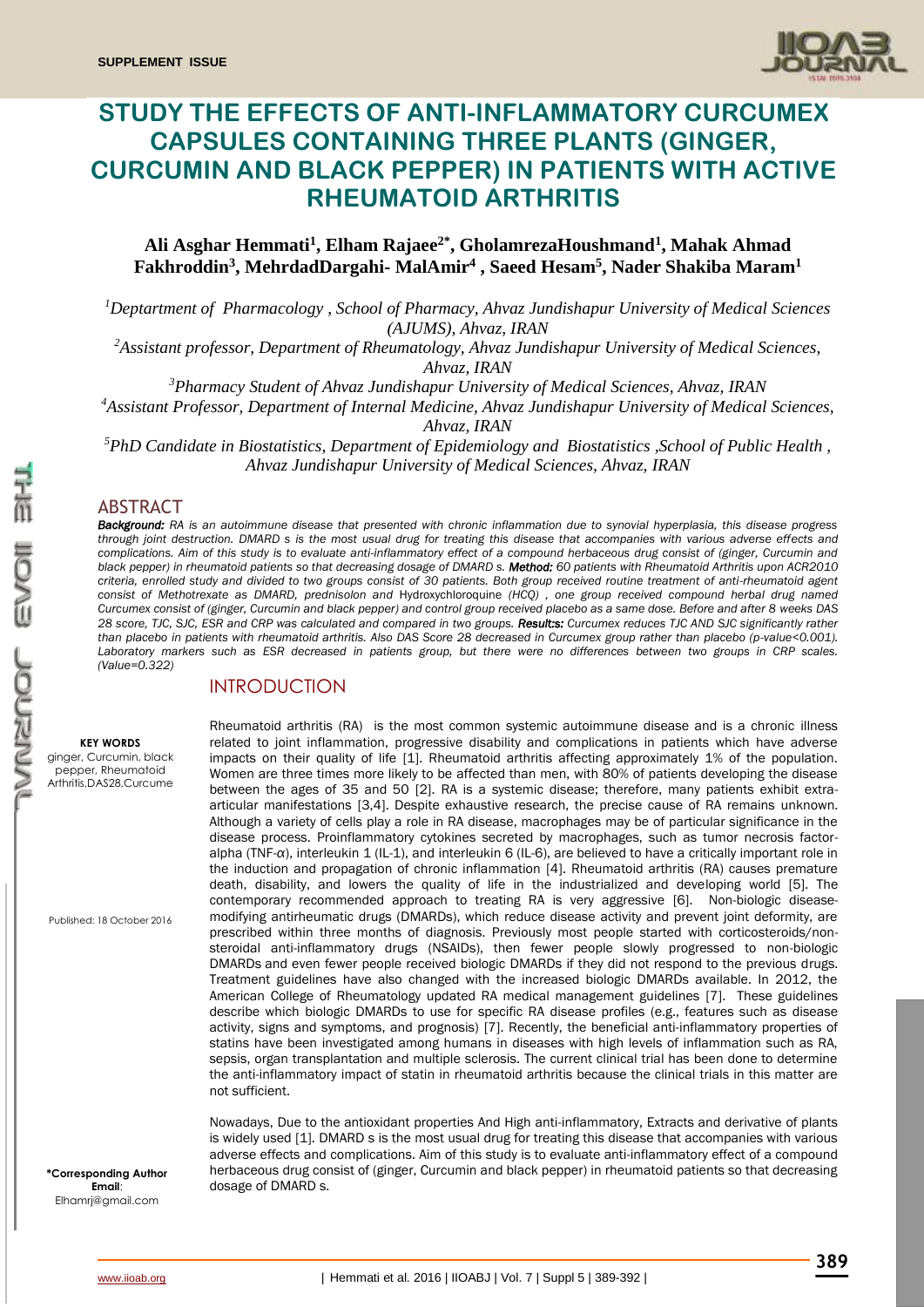

# MATERIALS AND METHODS

This trial was randomized double blind that so that patients and researcher was not informed from type of intervention ,All participant were 18 years old or more, and met ACR2010 criteria for diagnosis of rheumatoid arthritis. All of them affected to moderate or severe stages of disease that their symptoms was not controlled with DMARD s and other routine treatments. They divided into two groups consist of 30 patients. Exclusion criteria were consisting of pregnancy, kidney or liver failure, and using other drugs that may be affected disease activity. Both group received metothroxate with a dose of 0.2 mg /kg administrated 2 last days of week, prednisolone with a dose of 5 mg twice daily in divided dose and HCQ with a dose of 200 mg daily. Otherwise this treatment a group received Curcumex daily and control group received placebo with a same dose. Before intervention and 8 weeks later DAS28 Score in two groups calculated and mean differences were compared.

#### Statistical analysis

For description of data we used from median and standard deviation in quantitative data and from percentage and abundance in qualitative data ,at first invariable analysis was used , after multivariate analysis done for correlation between independent and dependent variables.in this step all independent variable entered in regression model. We used chi – square and Fisher's exact test for correlation between two qualitative variable and from independent T test and Mann–Whitney U test for comparison of median in two groups for assessment of coincidental of qualitative and independent variables used Generalized Estimating Equation. And covariance for independent and quantitative variables. P values between 0.05 and 0.1 were supposed borderline. And a P value less than 0.05 was significant. All analysis was done with SPSS software version 20.

### RESULTS

Curcumex administration in case group reduced tender joint count (TJC) significantly in patients rather than control group (P Value  $< 0.001$ ).

Otherwise patients that received Curcumex have less swelling joint count at the end of study (P value < 0.009).

Patients had less DAS28 score at the end of study versus control group. (P value < 0.001)

Erythrocyte sedimentation rate (ESR) diminished in Curcumex group rather than placebo, but there was no differences in CRP scale in case and control group at the end of study (P value = 0.322).summaries of results shown in [Table 1, 2].

| Variable           | <b>Curcumex</b><br>(Mean±SD) | Placebo<br>(Mean±SD) | P-value |
|--------------------|------------------------------|----------------------|---------|
| TJC                | $2.27 \pm 1.96$              | $10.33 \pm 3.66$     | < 0.001 |
| <b>SJC</b>         | $1.07 + 1.17$                | $7.13 \pm 3.84$      | < 0.001 |
| <b>DAS28 Score</b> | $3.29 \pm 0.89$              | $5.51 \pm 0.72$      | < 0.001 |
| <b>ESR</b>         | 21.50±12.67                  | 38.47±18.92          | < 0.001 |

**Table 1:** Mean differences between placebo and Curcumex group

| Table 2: CRP scale changes before and after intervention |  |
|----------------------------------------------------------|--|
|----------------------------------------------------------|--|

| Variables (CRP)     | 0 <sub>R</sub> | 95%Cl            | P-value |
|---------------------|----------------|------------------|---------|
| Placebo             |                |                  |         |
| After to Before     | 2.361          | (0.652, 8.546)   | 0.191   |
| <b>Curcumex</b>     |                |                  |         |
| After to Before     | 57,606         | (15.917, 208.48) | < 0.001 |
|                     |                |                  |         |
| <b>Before</b>       |                |                  |         |
| Curcumex to Placebo | 0.08           | (0.023, 0.282)   | < 0.001 |
| After               |                |                  |         |
| Curcumex to Placebo | 1.953          | (0.520, 7.338)   | 0.322   |
| Age                 | 0.924          | (0.895.0.954)    | < 0.001 |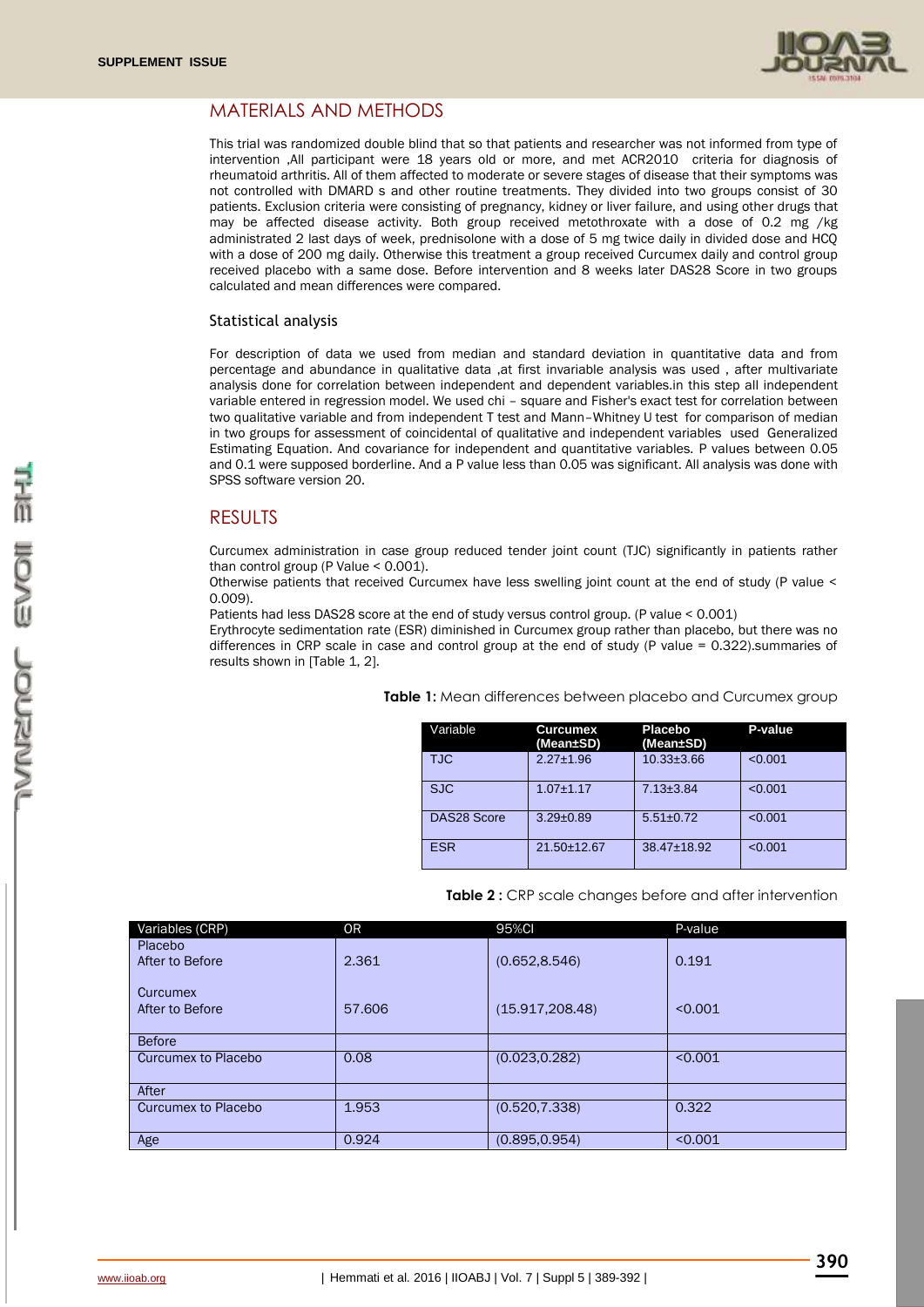

#### **DISCUSSION**

In this trial, we evaluated effect of compound drug named Curcumex consist of (ginger, Curcumin and black pepper) and found that this drug significantly reduces inflamation both cilinically and paraclinicaly in RA patients.

Rheumatoid arthritis and chronic inflammation that accompanied with this disease obligated patients using long term chemical drugs with enormous complications. New investigations try new drugs and policies with less complication and more beneficial [8]. In this trial struggle to use herbaceous drugs for treatment of rheumatoid arthritis. Proved before this trial that, Additives such as curcumin inhibit inflammatory mediators such as leukoterians and prostaglandins.They role this effect through antioxidant property [9].

At first time Binu Chandran1 and ET al in 2012 in a pilot study showed that using Curcumin in RA patients have better outcome for control of disease activity rather than NSAID such diclofenac. And cucrumin patients have less disease activity scores rather than diclofenac group. Results of this study was Favourable with our study, but this trial was a pilot with small sample size , otherwise we tested a compound drug that one of its components were curcumin and cannot tell this curative effect in our study was related directly to curcumin or other gradients [10].

Abdel-Motaal M. Found in 2008 showed that Zingier with a dose of 50 mg/kg/day in rheumatoid patients other than reduction in DAS28 Score, also reduces inflammatory markers such as IL-1, IL-6, however in our study other clinical items such as tender joint count and swellings joint count was assessed, otherwise laboratorial markers of our study consist of Erythrocyte sedimentation rate and C reactive protein that was differ from this study [11].

Ludwig Boltzmann and ET al in 2013 showed that curcumin in vitro environments induce apoptosis in human fibroblasts and increases cell damage that all of this lead to anti-inflammatory effects that is useful for RA treatment. Also this finding was compatible with our study in confirming of anti-inflammation, but this study mentioned was in vitro, while our study was done in vivo environment and this was our superiority feature of our study [12].

Our study has some limitation and *strength*. One of this limitations is that we evaluated a compound drug consists of 3 various herbal, that cannot exactly say that anti-inflammatory and anti-ache effect of this drug in RA patients is contributed to each component of drug. from its strength of this study should say that this trial was done on human model while other studies done up to now, was performed on animal model or in vitro environments [13-15] or animal model [16] .otherwise in our study both anti-pain and anti-inflammatory effect of drug was evaluated while other studies usually studied only anti pain or anti inflammation alone [17].

At last, regarding various complications of routine anti rheumatoid drugs, and intending that these patients usually use non steroid anti-inflammatory agents for pain relief that have so many complications, and regarding of minimum complication of herbaceous drugs, using of such drugs for relief of pain and inflammation reduces complications of DMARDS drugs with various complications.

### **CONCLUSION**

Administration of Curcumex with a dose of daily during 8 weeks reduce disease activity score (DAS28 Score), TJC, SJC and ESR in rheumatoid patients. Using Curcumex herbal drug in patients affected rheumatoid disease reduces inflammation and pain with minimum of side effects and lead to reducing dose of other chemical and routine DMARD s with too complications[18].

#### CONFLICT OF INTEREST

There is no conflict of interest.

#### ACKNOWLEDGEMENTS

We appreciate to all of the patients suffering rheumatoid arthritisparticipate in our study, also from caregivers and members of health staffs in the Rheumatology Clinic of Golestan Hospital, Ahvaz, Iran who helped in data collection. This study was taked the part by Ahvaz Jundishapur University of Medical Sciences. (Grant No.) This clinical trial was confirmed by the Ethics of Ahvaz Jundishapur University of Medical Sciences, Ahvaz, Iran

FINANCIAL DISCLOSURE None

### **REFERENCES**

[1] Mowla K, Rajai E, Ghorbani A, Dargahi-MalAmir M, Bahadoram M, Mohammadi S. [2016 ]Effect of Atorvastatin on the Disease Activity and Severity of Rheumatoid Arthritis: Double-Blind Randomized Controlled Trial. Journal of Clinical and Diagnostic Research. May, 10(5): OC32-OC36